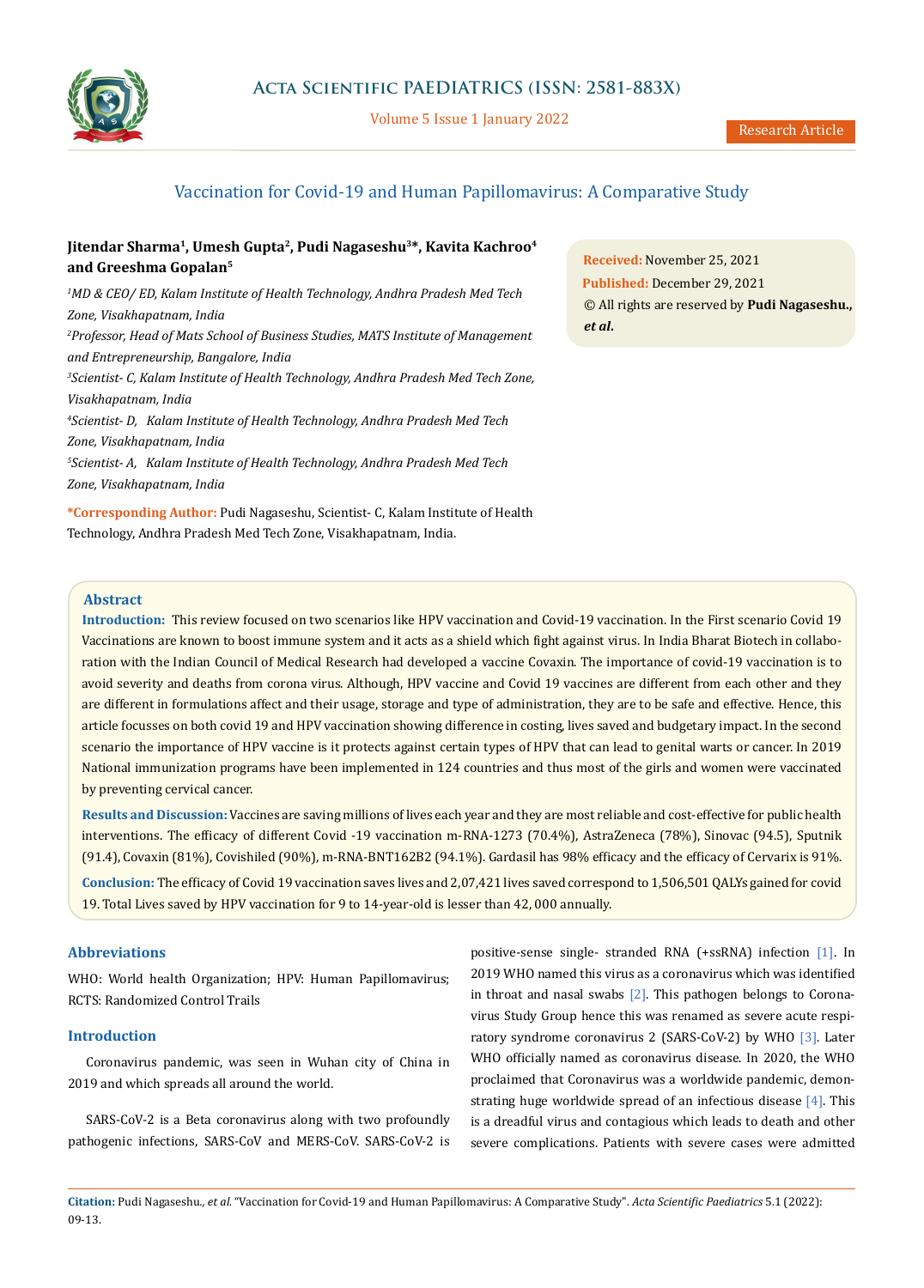in intensive care units. Many vaccines were emerged to save the lives of people hence, vaccines can decrease the mortality rate and severe conditions. Human papillomavirus (HPV) In 1990 HPV vaccine was first developed by the University of Queensland. In recent analyses of the global burden cervical cancer in women is one of the major problems. The HPV16 (3.2%) and HPV18 (1.4%) are the prevalent types which are seen all around the world [5]. In developing countries more than 80% deaths occur in worldwide because in women's cervical carcinoma is the most familiar cancer  $[6]$ . HPV vaccine is shown to be productive in reducing cervical carcinoma with 16 and 18 HPV types  $[7,8]$  Most of the cervical cancer cases are higher in developing countries (72 to 77%) rather than less developed countries (65 to 72%). HPV vaccination prevents 70% of cervical cancers which was reported in many RCTS [9]. WHO Introduced HPV vaccination in 100 countries to eliminate cervical cancer. A recent study in lancet found that 90% of Cervical cancer rates are almost lower in vaccinated women<sup>[10]</sup> In 2008 England, UK Introduced (HPV) bivalent immunization (Cervarix) which is a regular vaccination was given to girls at age of 12-13 years and 14-18 years. England initially used bivalent vaccine which gives protection against two HPV types A quadrivalent vaccine Gardasil has been used in September 2012. In England during the period of 2006-2019, for 7 cohorts of women aged 20 and 64. 28,000 cervical cancer cases were diagnosed and 300000 diagnosed for non-invasive cervical carcinoma (CIN3). By comparing three cohorts with non-vaccinated population, cervical cancers cases were just 638 and CIN3 cases were 18,662. According to International Agency for Research on Cancer HPV is one of the carcinogenic factors with different HPV types which are associated with 5% of all cancers.

#### **Materials and Methods**

#### **Covid-19**

The incidence has been higher in the pandemic given restricted admittance and prioritization of testing for selected groups. Since beginning of pandemic the incidence of covid-19 new cases is reported as 700 000. Every week the incidence of new cases as well as deaths were increased by 16% and 34%. Hence mortality of Covid-19 per annum is 248,016.

### **Cervical cancer**

HPV vaccination can possibly decrease cervical malignant growth frequency all around the world by as much as 90%. In the population the prevalence of HPV types can be reduced by Vaccination 15% immunization coverage decreases the maximum prevalence of infection from 39% to 33%, while 90% coverage diminishes the peak prevalence to 7% Mortality of Cervical cancer per annum is 60,078.

## **Burden of disease for Covid 19 and HPV**

- Total covid cases per million in the world 23,192.90
- In 2021 India has 12.5 million cases
- In India 397,668 deaths due to covid 19
- Globally 2.1 million cases of cervical cancer
- In India estimated New Cases in 2021 is 14,480
- In India 74000 deaths occur in every year.

#### **Results and Discussion**

Cost of Vaccine for COVID-19: Globally vaccines are more effective which can reduce high burden of diseases The development on Coronavirus immunizations were health care providers. Each year vaccines are saving millions of lives which are most cost-effective and reliable with better public health interventions. To stop spread of Corona virus and deaths uptake of vaccination is very much encouraged in the communities.

| Country              | <b>Cost of Vaccine</b> |
|----------------------|------------------------|
| India                | Rs 700-1400            |
| <b>United States</b> | $$2-$16$               |
| Europe               | $12-15$ euros          |
| Russia               | $$6 - $10$             |
| Brazil               | \$29-\$32              |
| South Africa         | $$3 - $5.25$           |

**Table 1:** Cost of Covid-19 vaccines in Different countries.

#### **Cost of HPV vaccine for cervical cancer**

Cervical cancer can be prevented mostly by providing HPV vaccine to girls and women who were exposed to the virus there by HPV vaccination prevents vulvar, genital warts and vaginal cancers. As per Centres for Disease Control and Prevention (CDC) recommended HPV vaccination can be given to the 9-14 years girls.

**Citation:** Pudi Nagaseshu*., et al.* "Vaccination for Covid-19 and Human Papillomavirus: A Comparative Study". *Acta Scientific Paediatrics* 5.1 (2022): 09-13.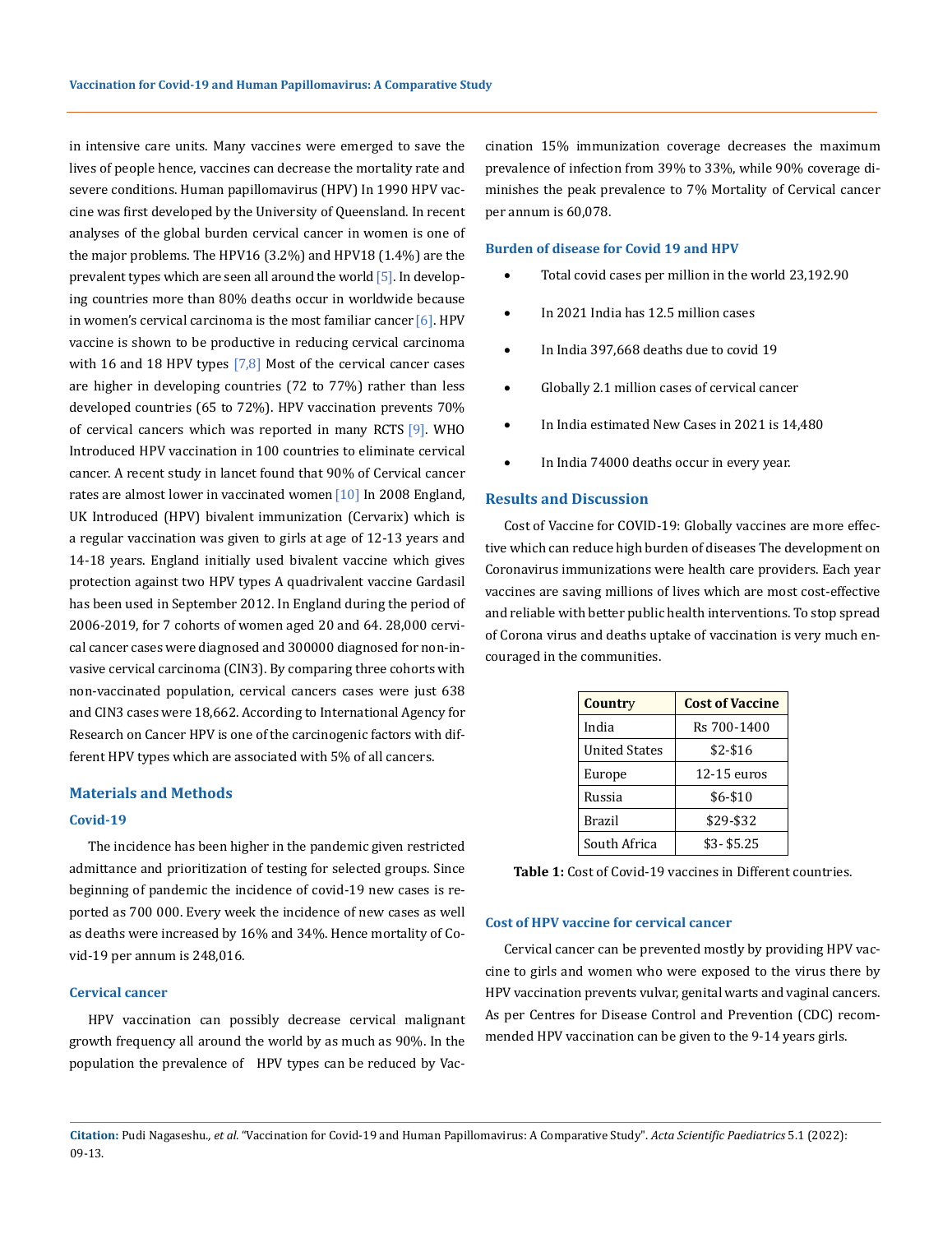In United States three vaccines like Gardasil, Gardasil 9, and Cervarix have been licensed which can prevent infection by diseasecausing HPV. Since 2016 Gardasil 9 has been vaccinated for women in United States which can prevents the disease by different HPV types:

- $90\%$  genital warts are caused by 6 and 11 HPV types  $[11]$
- About 70% or even high percentage of cervical cancers are caused by high risk 16 and 18 HPV types [2]
- Mostly 10% to 20% HPV types like 31, 45, 33, 58, 52 has chances of developing cervical cancer.

| <b>Country</b>       | <b>Cost of Vaccine</b> |
|----------------------|------------------------|
| India                | Rs 410-760 [12]        |
| <b>United States</b> | \$34                   |
| Europe               | \$38                   |

**Table 2:** Cost of HPV vaccines in Different countries.

#### **Lives saved for Covid-19 vaccination**

Total lives saved is 2,07,421 which corresponds to 1,506,501 QALYs gained. For limited effectiveness on transmission, 122,550 lives, which was equivalent 645,570 QALYs gained, were found to be saved  $[13]$ .

#### **Lives saved for HPV vaccination**

- In the recent study it was estimated Lives saved by HPV vaccination for 9- to 14-year-old is lesser than 42, 000 annually [14].
- that the vaccinated cost for per girl was taken as US\$ 13.9 (INR 918), which encompasses with service delivery and cost of vaccine as (US\$ 8.8; INR 586). According to Indian strategy it was recommended ICER of (INR 54,881) per QALY gained [15].

Budgetary Impact for Covid-19: 35,000 crores allotted for CO-VID- 19 vaccination.

Covaxin- Rs 295 per dose

Covishield- Rs 200 per dose

Total 2 doses

Total population: 1.39 billion

- Vaccinating 1.39 billion people at Rs 590 (2 doses) will cost Rs 82,100 Cr.
- Vaccinating 1.39 billion people at Rs 400 (2 doses) will cost Rs 55,600 Cr.

But given circumstances we can vaccinate only 87.5 Cr people (0.875 billion) at Rs 400 (2 doses) or 59.3 Cr people (0.5932 billion) at Rs 590 (2 doses).

Range: Rs 55,600 Cr- Rs 82,100 Cr.

Target population: 59.3 Cr - 87.5 Cr people.

#### **Budgetary Impact for HPV Vaccination**

Currently not included in the universal immunization scheme.

Price of the vaccine ranges from Rs 410- 760 with varying efficacy from 40% to 100%. (Requires 1 to 3 doses depending on the age).

Population under study: 120 million

- Vaccinating 120 million girls at Rs 410 per dose will cost Rs 4920 Cr (2 doses- Rs 9840 Cr).
- Vaccinating 120 million girls at Rs 760 per dose will cost Rs 9120 Cr (2 doses- Rs 18240 Cr.).

Range: Rs 4920 Cr- Rs 9120 Cr (Rs 9840 Cr- Rs 18240 Cr.

#### **Cost effectiveness for Covid-19**

Nearly 160,000 patients' lives were saved and assumed 7.5 QA-LYs lost per death. During lockdowns ICER was found to be 28,500 USD/QALY (=34,200,000,000/(160,000\_7.5). Although, the estimation of vaccine cost effectiveness is higher than the real-life numbers [16]. 70% of Vaccination to the population and its efficacy of two doses will result in 5132 (4926-5276) per QALY gained. As compared to vaccination verses no vaccination the US adult population has ICER per QALY gained the was \$8,200.

With less risk of severity and mortality in Hospitals the amount of QALY gained which is increased to \$94,000[17].

Cost Effectiveness for HPV Vaccination: By implementing vaccination alone as compared to no vaccination the incremental cost per QALY gained was INR 5693. Likewise, when compared to no vaccination VIA 5 yearly and VIA 10 cohorts were screened it leads to (ICER per QALY gained) of US\$ 402 (INR 26,212) and US\$ 476 (INR 31,511)[18].

The COVID-19 infection was diagnosed in saliva or nasal swab where viral RNA can be detected. SARS-CoV-2's binds to its glycoproteins as vaccines produces mRNA cells that contains spikes for triggering antibody production so these covid-19 vaccines are use-

**Citation:** Pudi Nagaseshu*., et al.* "Vaccination for Covid-19 and Human Papillomavirus: A Comparative Study". *Acta Scientific Paediatrics* 5.1 (2022): 09-13.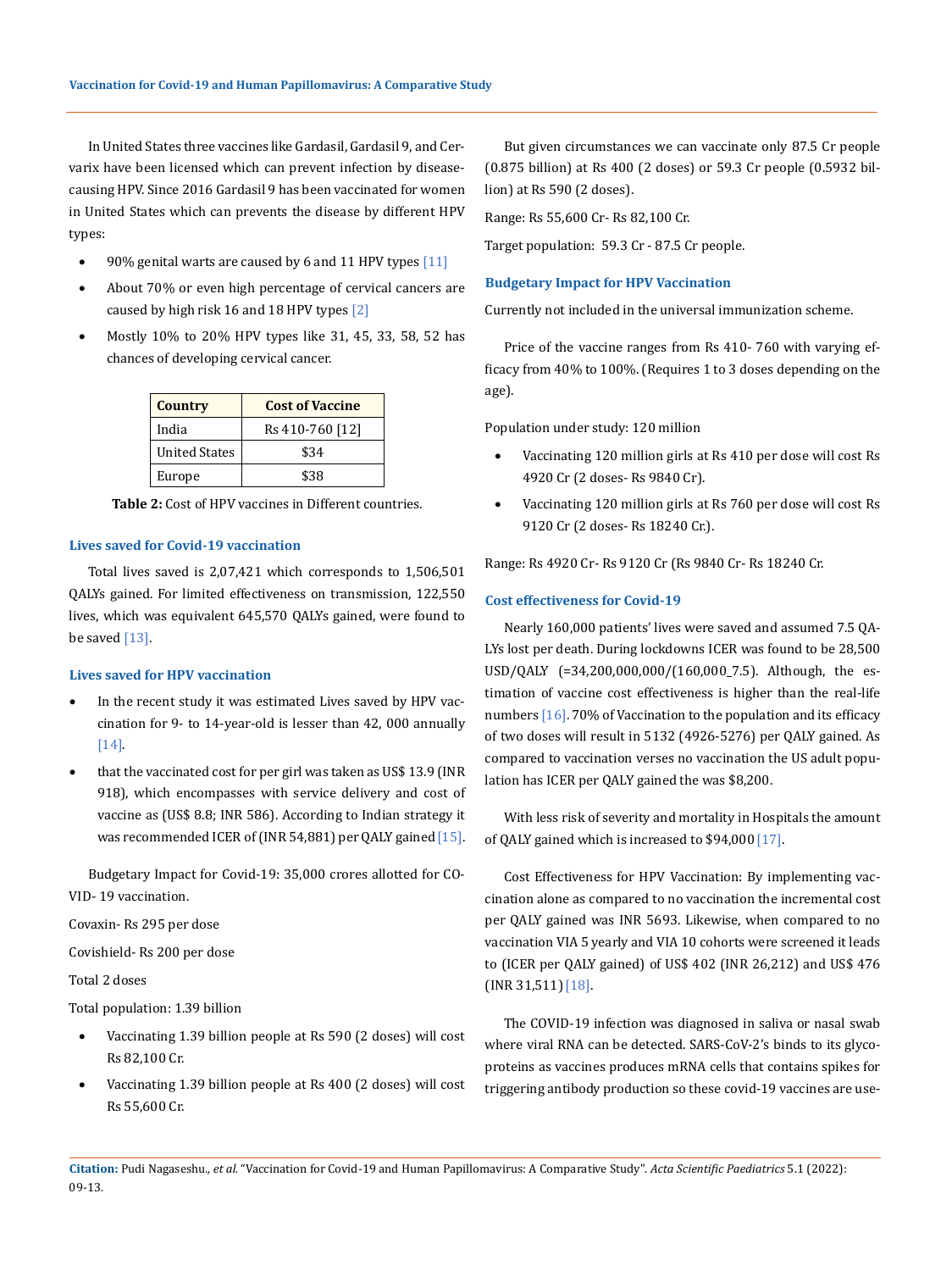ful for life saving and also reduces the cost of hospital stay and mortality rates can also be decreased. Although these vaccines are safe but in clinical trials participants had faced minor complications [19]. Women should go for screening at least twice in a life time, 90% HPV vaccination gives protection against the 16,18, 31, 33, 45, 52, and 58 HPV types. After screening and vaccination, the results states that cervical cancer can be eliminated [20]. As when compared with vaccinated women with Unvaccinated women 90% of Cervical cancer rates were decreased in women vaccinated against HPV. By providing vaccination for age 16-18 years cervical cancer rate was reduced to 34%, 12-13-year school girls and 14-16 years reduced by 62% and 72-94 years by 87%.

#### **Conclusion**

In this article the two scenarios were explained the first scenario of Covid-19 finally concludes per Annum Mortality of Covid-19 is (248,016) so, several vaccines for COVID 19 were emerged from different countries like India, United States, Europe, Russia, Brazil and South Africa form different companies. Total lives saved was 2,07,421 which was corresponding to 1,506,501 QALYs gained. Government of India allocated 35000 crores for nation-wide vaccination programme. Vaccinating 1.39 billion people at Rs 590 (2 doses) will cost Rs 82,100 Cr. Vaccinating 1.39 billion people at Rs 400 (2 doses) will cost Rs 55,600 Cr. 70% of Vaccination to the population and its efficacy of two doses will result in 5132 (4926- 5276) per QALY gained. As compared to vaccination verses no vaccination the US adult population has ICER per QALY gained the was \$8,200. As People from all over the world had taken Covid-19 mass vaccination which can reduce severity and mortality rates hence, a greater number of lives can be saved.

The second scenario of HPV vaccination finally concludes as Mortality of cervical cancer per annum is (60,078) so, many countries along with India nationally introduce human papillomavirus (HPV) vaccine into their immunization programmes it primarily targets girls aged 9 to 14 years of age and total number of lives saved was lesser than 42000 annually. In the recent study it was estimated that the vaccinated cost for per girl was taken as US\$ 13.9 (INR 918), which encompasses with service delivery and cost of vaccine as (US\$ 8.8; INR 586). Vaccinating 120 million girls at Rs 410 per dose will cost Rs 4920 Cr (2 doses- Rs 9840 Cr). Vaccinating 120 million girls at Rs 760 per dose will cost Rs 9120 Cr (2 doses- Rs 18240 Cr.). When compared to no vaccination VIA 5 yearly and VIA 10 cohorts were screened it leads to (ICER per QALY

gained) of US\$ 402 (INR 26,212) and US\$ 476 (INR 31,511). women in India therefore, taking HPV vaccination will reduce cervical cancer burden in women and also mortality rates can be decreased. HPV vaccination can save number of lives of women. Recently National Comprehensive Cancer Network (NCCN) had recommended patients with cancer can take on COVID-19 vaccination.

### **Acknowledgements**

I thank all those who have helped in the research work

### **Conflict of Interest**

The authors declared that there is no conflict of interest. **Bibliography**

- 1. Kramer A., *et al*[. "How long do nosocomial pathogens persist](https://bmcinfectdis.biomedcentral.com/articles/10.1186/1471-2334-6-130) [on inanimate surfaces: A systematic review".](https://bmcinfectdis.biomedcentral.com/articles/10.1186/1471-2334-6-130) *BMC Infectious Disease* [6 \(2006\): 130.](https://bmcinfectdis.biomedcentral.com/articles/10.1186/1471-2334-6-130)
- 2. Hui D., *et al.* "The continuing 2019-nCoV epidemic threat of novel coronaviruses to global health: The latest 2019 novel coronavirus outbreak in Wuhan, China". *International Journal of Infectious Diseases* 91 (2020): 264-266.
- 3. Gorbalenya A., *et al.* ["Severe acute respiratory syndrome-relat](https://www.biorxiv.org/content/10.1101/2020.02.07.937862v1)[ed coronavirus: the species and its viruses - a statement of the](https://www.biorxiv.org/content/10.1101/2020.02.07.937862v1)  [Coronavirus Study Group".](https://www.biorxiv.org/content/10.1101/2020.02.07.937862v1) *BioRxiv* (2020).
- 4. [Rismanbaf A. "Potential Treatments for COVID-19 a Narrative](https://www.ncbi.nlm.nih.gov/pmc/articles/PMC7085862/) Literature Review". *[Archives of Academic Emergency Medicine](https://www.ncbi.nlm.nih.gov/pmc/articles/PMC7085862/)*  [8 \(2020\): e29.](https://www.ncbi.nlm.nih.gov/pmc/articles/PMC7085862/)
- 5. David F., *et al.* ["Global Burden of Human Papillomavirus and](https://pubmed.ncbi.nlm.nih.gov/23199955/)  Related Diseases". *Vaccine* [5 \(2012\): F12-F23.](https://pubmed.ncbi.nlm.nih.gov/23199955/)
- 6. Jan M., *et al.* ["Introducing HPV Vaccine in Developing Coun](https://pubmed.ncbi.nlm.nih.gov/17494923/)[tries: Key Challenges and Issues".](https://pubmed.ncbi.nlm.nih.gov/17494923/) *The New England Journal of Medicine* [\(2007\): 356:19.](https://pubmed.ncbi.nlm.nih.gov/17494923/)
- 7. Barken S., *et al.* ["Frequency of cervical intraepithelial neopla](https://onlinelibrary.wiley.com/doi/pdf/10.1002/ijc.26248)[sia treatment in a well-screened population".](https://onlinelibrary.wiley.com/doi/pdf/10.1002/ijc.26248) *International Journal of Cancer* [130 \(2012\): 2438-2444.](https://onlinelibrary.wiley.com/doi/pdf/10.1002/ijc.26248)
- 8. Carter J., *et al.* ["HPV infection and cervical disease: a review".](https://pubmed.ncbi.nlm.nih.gov/21466509/) *[Australian and New Zealand Journal of Obstetrics and Gynaeco](https://pubmed.ncbi.nlm.nih.gov/21466509/)logy* [51 \(2011\): 103-108.](https://pubmed.ncbi.nlm.nih.gov/21466509/)
- 9. Clifford G., *et al "*[HPV type-distribution in women with and](https://pubmed.ncbi.nlm.nih.gov/16950015/)  [without cervical neoplastic diseases".](https://pubmed.ncbi.nlm.nih.gov/16950015/) *Vaccine* 24. (2006). S26- [S34.](https://pubmed.ncbi.nlm.nih.gov/16950015/)
- 10. Munoz N., *et al.* ["Epidemiologic classification of human pap](https://pubmed.ncbi.nlm.nih.gov/12571259/)[illomavirus types associated with cervical cancer".](https://pubmed.ncbi.nlm.nih.gov/12571259/) *The New [England Journal of Medicine](https://pubmed.ncbi.nlm.nih.gov/12571259/)* 348. (2003): 518-527.